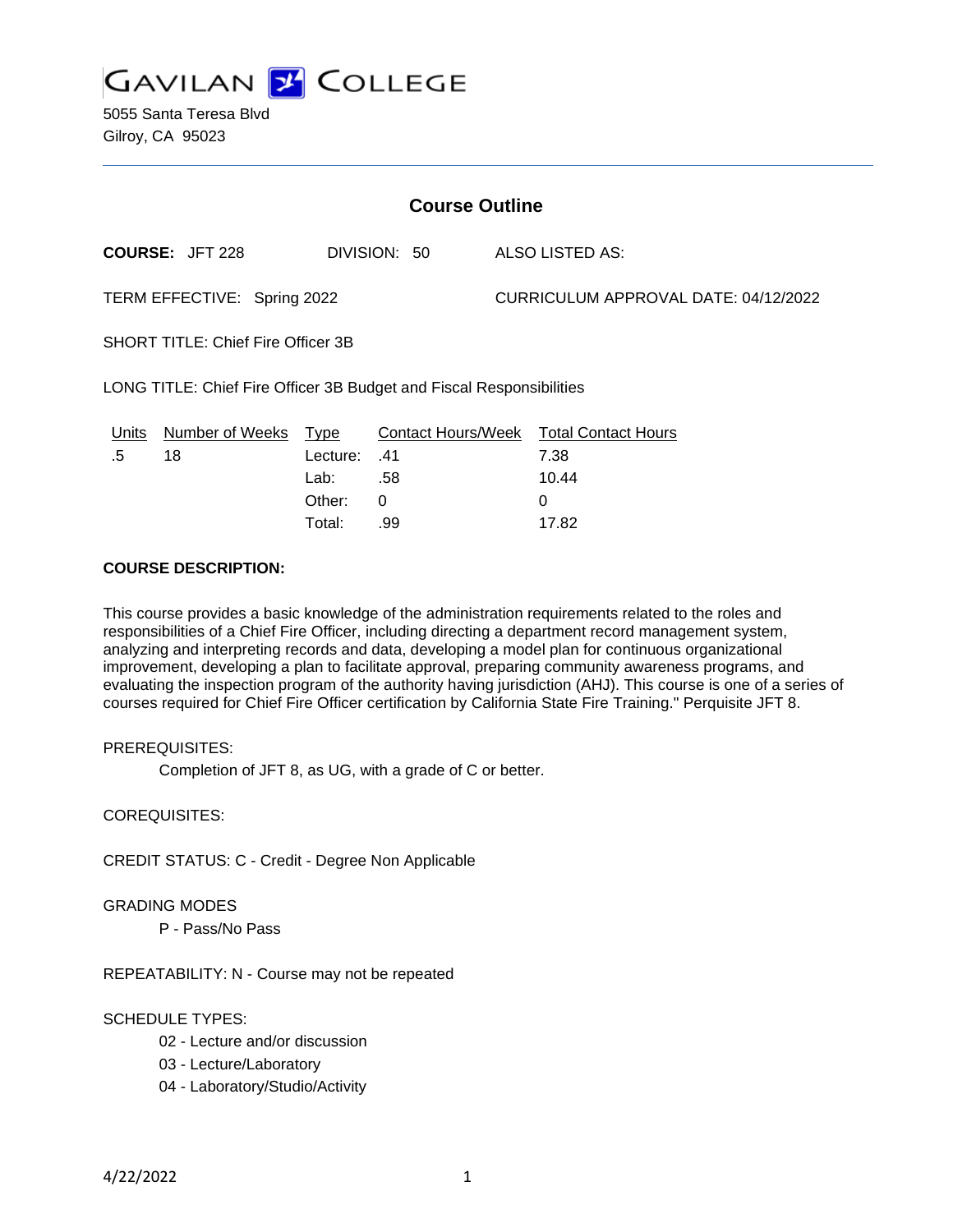# **STUDENT LEARNING OUTCOMES:**

By the end of this course, a student should:

1. Explain the development, maintenance, and evaluation of a department record management system, ensuring the achievement of completeness and accuracy.

2. given established specifications, and the agency's policies and procedures, will be able to describe the agency's process for ensuring competitive bidding, including developing requests for proposal (RFPs) and soliciting and awarding bids.

3. Develop a life safety program based on legislation, public education or a new fire safety code.

# **COURSE OBJECTIVES:**

By the end of this course, a student should:

1. Develop a plan to facilitate approval for a new program, piece of legislation, form of public education, or fire safety code based on an identified fire safety problem.

# **CONTENT, STUDENT PERFORMANCE OBJECTIVES, OUT-OF-CLASS ASSIGNMENTS**

Curriculum Approval Date: 04/12/2022

# **LECTURE CONTENT:**

- I. Records and Data ( 8 hours)
- A. Directing a department record management system
- 1. Agency needs for development of record management system
- a. legal
- b. financial
- c. personnel
- d. administrative
- 2. Emergency and non-emergency activities
- 3. Development of record management system
- 4. Compliance with legal requirements and best practices
- 5. Provision of data to assist with well-informed decision-making
- 6. Justification for resource allocation to fulfill the agency's fiduciary responsibility

7. Principles involved in the acquisition, implementation and retrieval of information by data processing as it applies to the record and budgetary

processes

- 8. Proper documentation and production of meaningful reports
- 9. Complete and accurate data entry
- 10. Hardware and software
- 11. Frequent user training to ensure compliance with procedural guidelines
- 12. Capabilities and limitations of information management systems
- 13. User entry determines accuracy of data
- 14. Computer system operation
- 15. Data retrieval

16. Organize data and use evaluative methods to ensure the completeness and accuracy of a department record management system

- 17. Routine inspection of system to verify and validate data
- 18. Communicate orally and in writing as needed to direct a department record management system
- B. Principles involved in the acquisition, implementation, and retrieval of information and data
- C. Processes required for the analysis and interpretation of records and data
- 1. Acquisition
- 2. Implementation
- 3. Retrieval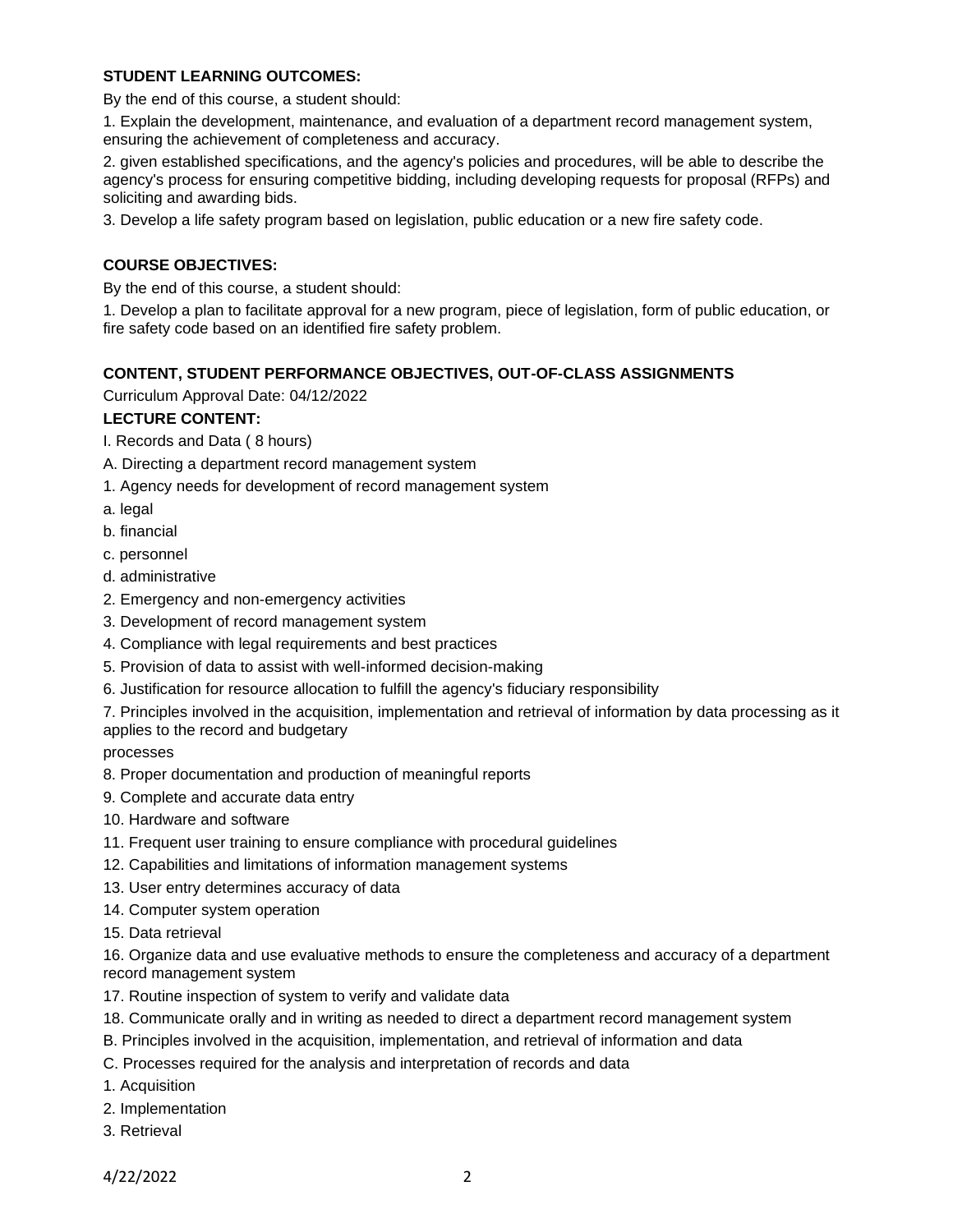- D. Organize and analyze data. Use evaluative methods to determine validity
- 1. Gather quality information
- 2. Put the information in a usable format
- 3. Complete an evaluation

4. Identify what is working well and what needs to be improved, deleted, or added (consider pitfalls of misinterpreted statistics)

- 5. Explore alternatives
- E. Communicate recommended improvements orally and in writing
- 1. Implement the best alternative given current and future circumstances

# **LAB CONTENT:**

- II. Standards of Cover ( 4 hours)
- A. Developing a model plan for continuous organizational improvement
- 1. Policies and procedures; and local, state/provincial, and federal regulations
- 2. Physical and geographic characteristics and hazards
- 3. Analyze demographics
- 4. Review community plans
- 5. Identify response time benchmarks
- 6. Determine staffing requirements
- a. critical task analysis
- b. resources
- 7. Review contractual agreements
- a. auto aid
- b. mutual aid
- c. special agreements
- 8. Evaluate recognized best practice assessment programs
- a. commission on Fire Accreditation International (CFAI) Self-Assessment Model
- b. insurance Service Organization (ISO) Fire Suppression Rating Schedule
- 9. Research potential improvements, organize and analyze data, and communicate findings orally and in writing
- 10. Evaluative methods to determine effectiveness of model plan
- III. Community Risk Reduction ( 6 hours)
- A. Developing a plan to facilitate approval
- 1. Identify applicable policies, procedures, codes, ordinances, and standards
- 2. Describe development process for applicable codes, ordinances, and standards
- 3. Discuss various consensus-building techniques
- 4. Use evaluative methods to determine effectiveness of approval facilitation plan
- 5. Communicate plan for approval facilitation orally and in writing
- B. Preparing community awareness programs
- 1. Identify community demographics
- 2. Determine community needs
- 3. Determine resource availability
- 4. Describe customer service principles
- 5. Discuss program development
- 6. Relate interpersonally, both orally and in writing, when preparing community awareness programs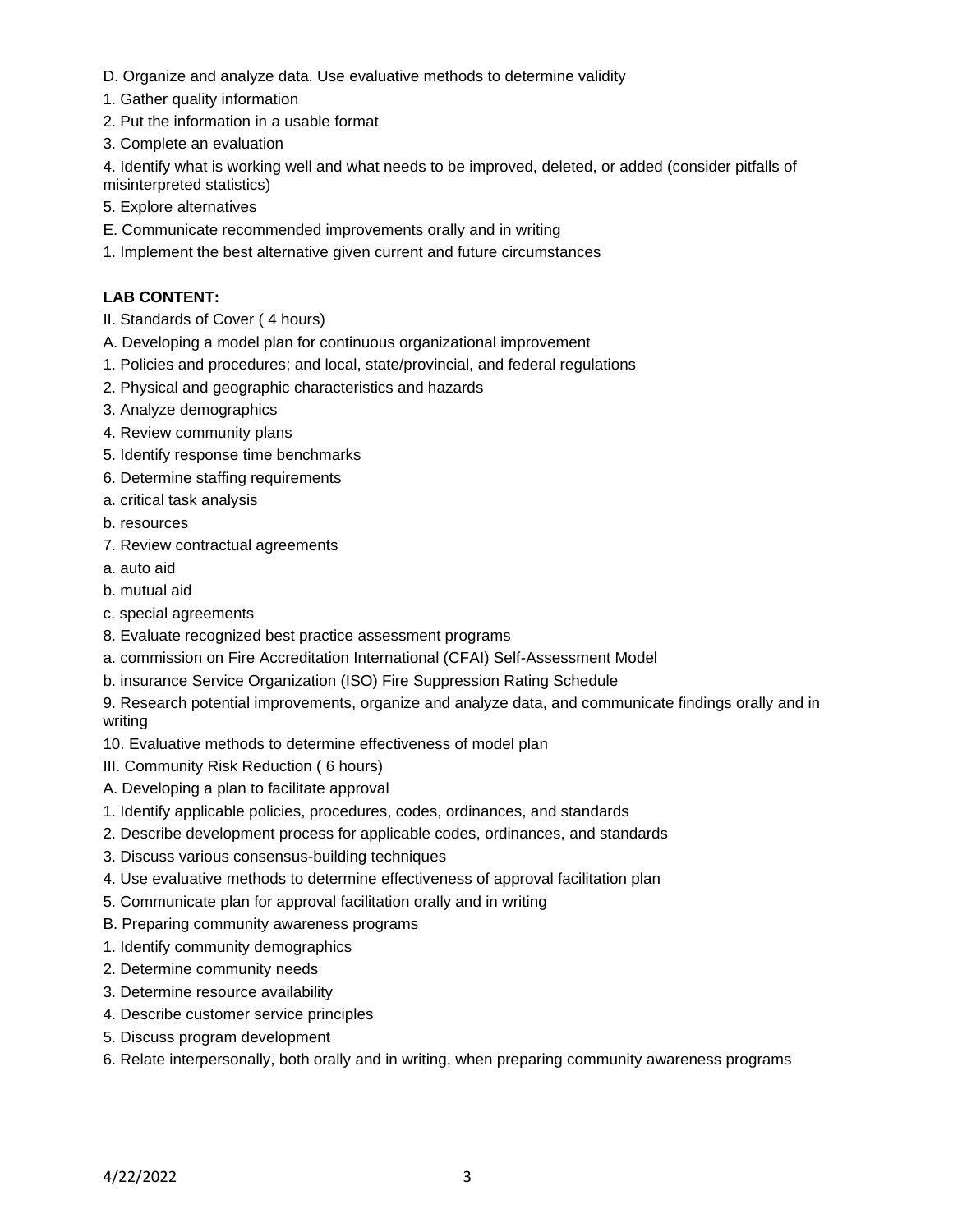- C. Evaluating the inspection program of the AHJ
- 1. Identify applicable policies, procedures, codes, standards, and laws
- 2. Describe accepted inspection practices
- 3. Use evaluative methods to analyze data
- 4. Communicate program evaluation findings orally and in writing

### **METHODS OF INSTRUCTION:**

Lecture Lab Skills Demonstration Scenario Training

### **OUT OF CLASS ASSIGNMENTS:**

Required Outside Hours 3 Assignment Description Written Assignment: How many levels are there in the Executive Chief Officer certification track? What are they?

Required Outside Hours 8 Assignment Description Written Assignment: Given a scenario students will develop a model plan for continuous organizational improvement

Required Outside Hours 5 Assignment Description Written assignment: What types of budgeting systems are utilized in your agency?

#### **METHODS OF EVALUATION:**

Objective examinations Evaluation Percent 40 Evaluation Description State Fire Training Written Exams

Problem-solving assignments Evaluation Percent 60 Evaluation Description State Fire Training Assignments/Skills Exams/ Class exercises

Appraise a community risk reduction program to meet desired program outcomes based on given risk assessment data.

Develop a plan to facilitate approval for a new program, piece of legislation, form of public education, or fire safety code based on an identified fire safety problem

Assignments to be graded by a SFT instructor.